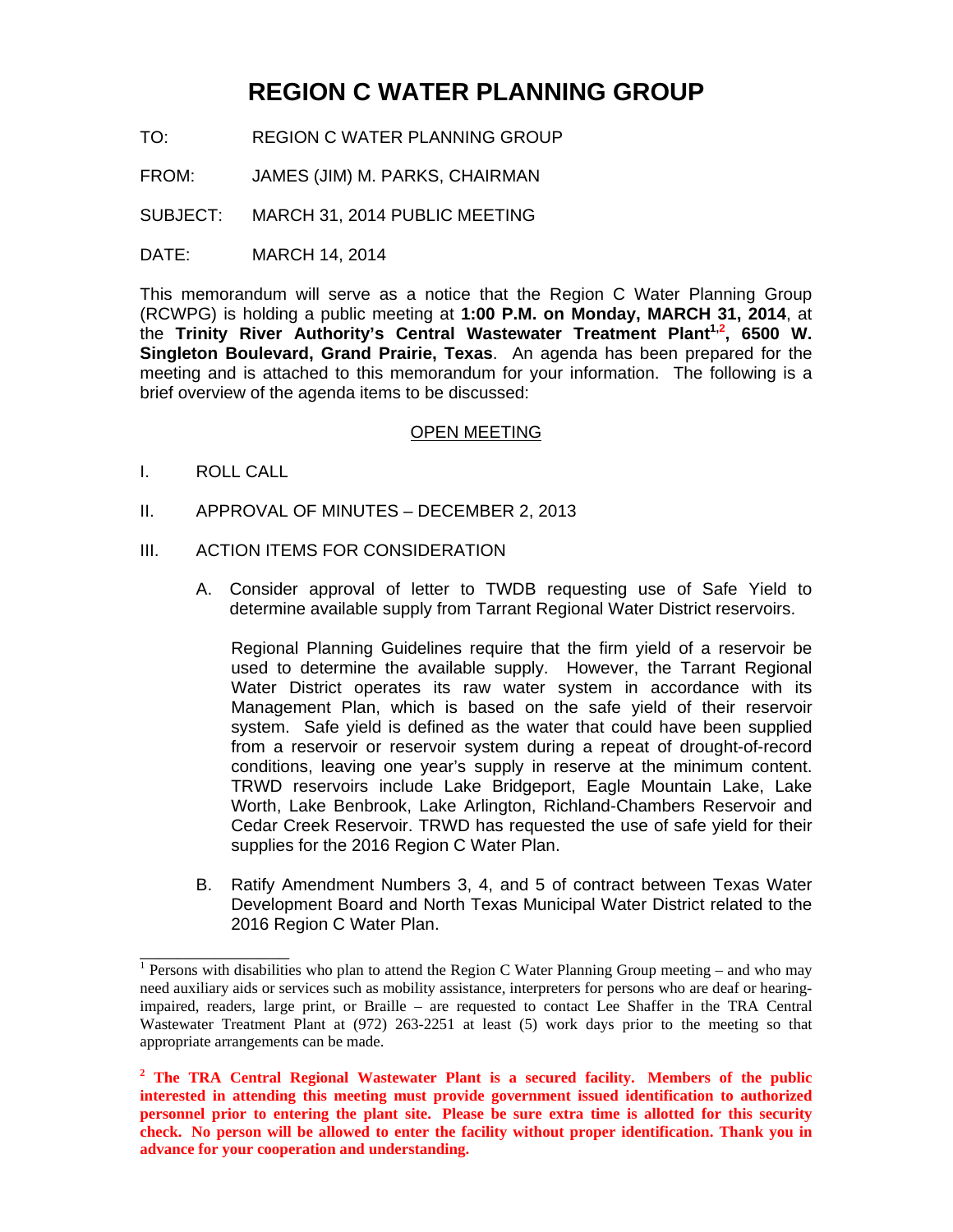The RCWPG will consider ratifying Amendment Numbers 3, 4, and 5 of contract between Texas Water Development Board and North Texas Municipal Water District related to the 2016 Region C Water Plan.

Amendment Number 3 incorporated the scope of work for Task 4D and removed the notation that Task 4D requires a Notice to Proceed. (The scope of work for Task 4D was approved by the RCWPG at the March 25, 2013 meeting).

Amendment Number 4 included: added scope of work and \$8,500 of funds to NTWMD for administrative costs for Task 100 Conflict Resolution between Regions C and D; increased the "committed funds" to equal the "total study costs" as a result of additional legislative appropriations that became available September 1, 2013; extending the deadline for the Technical Memorandum to August 1, 2014; revised Tasks 4A and 4C, and reserved \$170,241 of total study costs that will not be available until September 1, 2014.

Amendment Number 5 provides the scope of work and funds for Tasks 12 and 13, prioritization of projects from the 2011 and 2016 Region C Water Plans. Task 12 budget will be \$100,478, and Task 13 budget will be \$32,636.

- C. Consider authorization for NTWMD to amend the current contract with consultants to incorporate provisions of Amendment Numbers 3, 4, and 5 of the contract between NTWMD and TWDB.
- D. Consider Revision of Region C Approved Demand Projections to include demand for DFW International Airport

Demand for DFW International Airport was inadvertently left out of the Region C demands as approved by the RCWPS group on August 4, 2013. Consultants propose to increase total regional demands by 3,775 acre-feet per year. This change would represent an increase in total regional demand of 0.13%.

E. Consider appointment of a Region C Sub-Committee on SWIFT Prioritization

Consultants are currently working on the Prioritization of projects from the 2011 Region C Plan for the purposes of SWIFT Funding. A Sub-Committee is needed to provide direction and input to this process. Draft prioritization is due to TWDB by June 1, 2014. Consultants will present this draft at the next Region C meeting.

- IV. DISCUSSION ITEMS
	- A. Schedule Update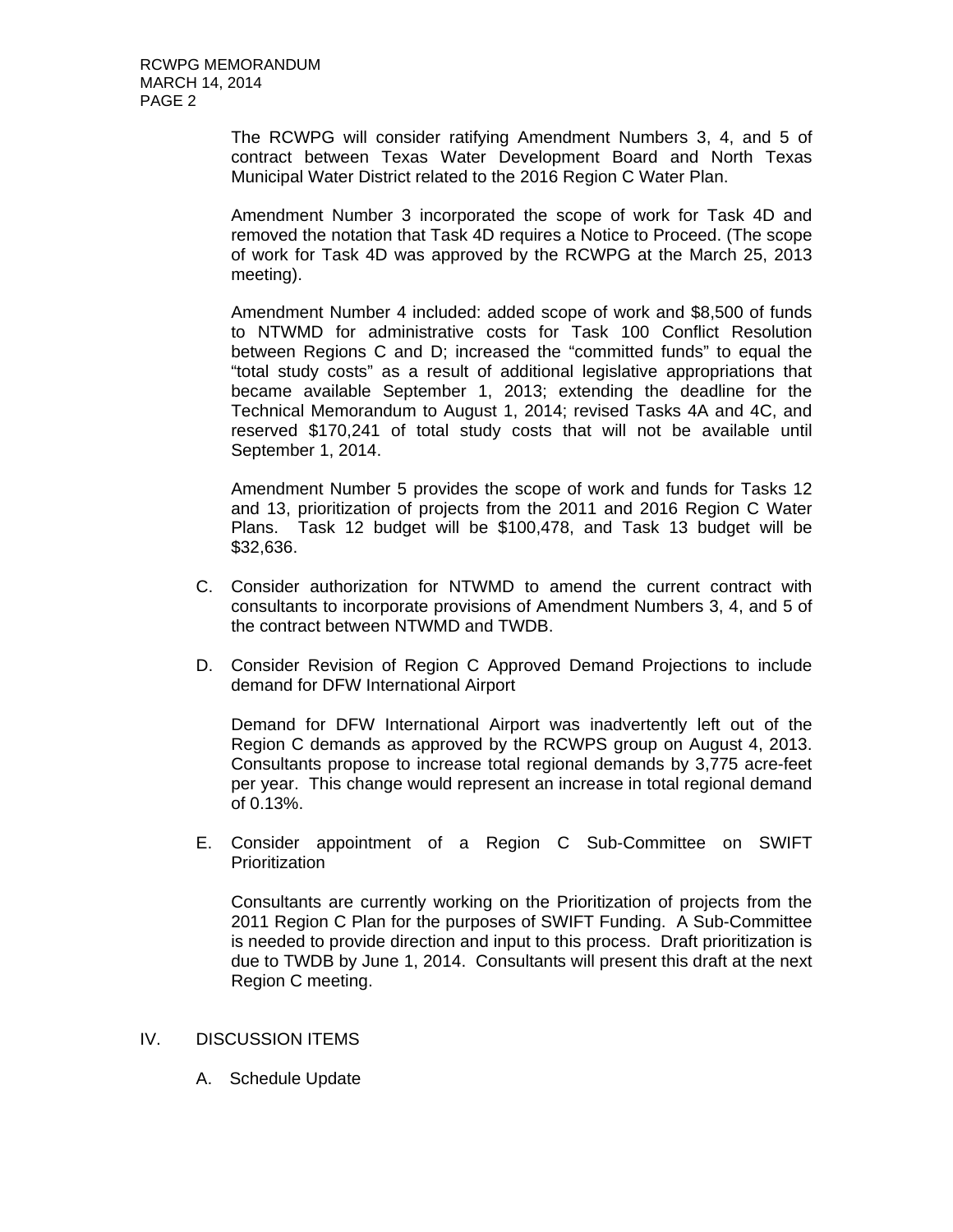Consultants will provide an update on the Regional Planning schedule.

B. Prioritization of Projects in the 2011 Region C Water Plan

Consultants are currently working on the Prioritization of projects from the 2011 Region C Plan for the purposes of SWIFT Funding. Consultants will present: TWDB-provided scoring template, proposed methodology for scoring projects, and areas where scoring may be considered subjective. RCWPG may give direction to consultants regarding prioritization. Consultants will present draft prioritization at the next Region C meeting.

C. TWDB Proposed Resolution of the Interregional Conflict between the 2011 Region C and Region D Regional Water Plans

TWDB distributed its preliminary recommendation to the Region C and Region D Chairs on March 4, 2014. TWDB will be holding public hearings and taking public comment through April 15, 2014. TWDB Executive Administrator will submit a final recommendation to the TWDB Board on May 15, 2014.

D. Letter from City of Mansfield Regarding Planning Grant

Entities applying for TWDB grant funding must provide notice to the appropriate Regional Water Planning Group that an application for funding has been submitted. RCWPG received such notice from the City of Mansfield regarding its application for Flood Protection Planning Grant.

E. RCWPG New Member Training

Numerous new members have been added to the RCWPG over the past two years. Consultants have offered to provide orientation materials and a follow up Question and Answer session.

F. Update on Tasks 3, 4, and 10

Consultants will update the analysis of current supplies (Task 3), identification and evaluation of WMSs (Task 4), and public participation (Task 10).

G. Next Steps

Consultants will present an update on the next steps.

## V. OTHER DISCUSSION

- A. Updates from the Chair
- B. Report from Regional Liaisons
- C. Report from Texas Water Development Board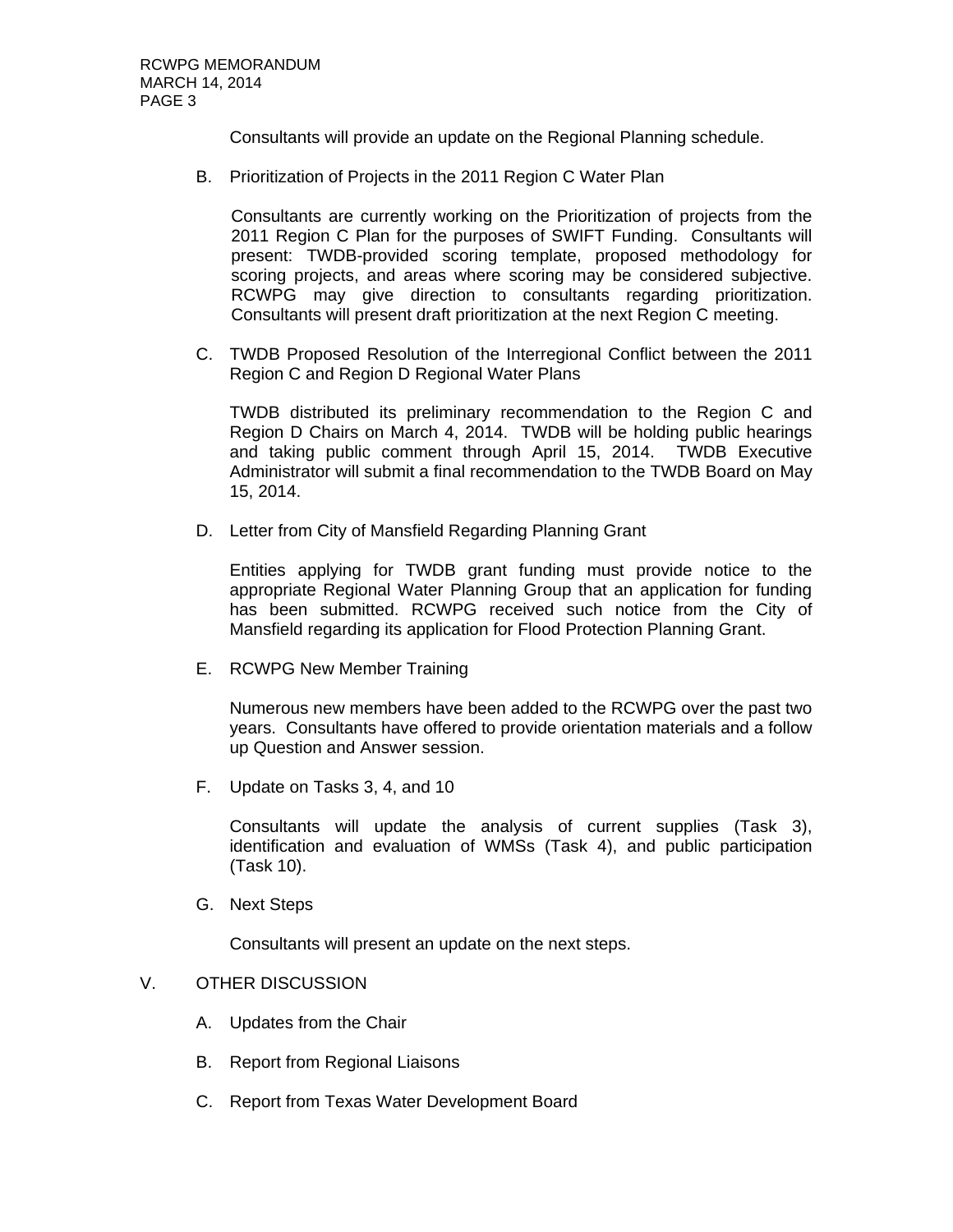- D. Report from Texas Department of Agriculture
- E. Report from Texas Parks and Wildlife Department
- F. Other Reports
- G. Confirm Date and Location of Next Meeting Date, Time, and Location to be Determined. Potential dates, May 12, 2014 or May 19, 2014.
- H. Public Comments
- VI. ADJOURNMENT

The following items are enclosed with this memorandum:

- 1. RCWPG Agenda –March 31, 2014
- 2. RCWPG Minutes December 2, 2013
- 3. TWDB Memorandum regarding Resolution of Interregional Conflict

cc: Ms. Fiona Allen, Designated Alternate for Kevin Ward Ms. Marion Henderson, Designated Alternate for Robert Scott Mr. Tim Fisher, Designated Alternate for Howard Martin Vacant, Designated Alternate for G. K. Maenius Ms. Sharon Hayes, Designated Alternate for James Hotopp Mr. Joe Kana, Designated Alternate for Jim McCarter Ms. Mary Vogelson, Designated Alternate for Dr. Thomas LaPoint Mr. Jim Oliver, Designated Alternate for Jack Stevens Mr. Mike Rickman, Designated Alternate for Jim Parks Mr. Craig Schkade, Designated Alternate for Russell Laughlin Mr. Drew Satterwhite, Designated Alternate for Jerry Chapman Mr. Denis Qualls, Designated Alternate for Jody Puckett Mr. Randy Gideon, Designated Alternate for Steve Berry Mr. Andy Cronberg, Designated Alternate for Frank Crumb Mr. Nick Sanders, Designated Alternate for Steve Mundt Mr. Dennis Donoho, Designated Alternate for Connie Standridge Mr. Gary Clayton, Designated Alternate for Tom Woodward Mr. David Rutledge, Designated Alternate for Gary Spicer Mr. Jay Barksdale, Designated Alternate for Bill Ceverha Mr. John Alford, Designated Alternate for David Bailey Vacant, Designated Alternate for Gary Douglas Mr. Thomas Smith, Designated Alternate for Harold Latham Mr. Matt Nelson, TWDB Mr. Darrell Dean, TDA Mr. Adam Whisenant, TPWD Mr. Curtis Campbell, Region B Representative Ms. Sharron Nabors, Region D Representative Mr. Walt Sears, Region D Administrator

Mr. Alva Cox, Region G Representative